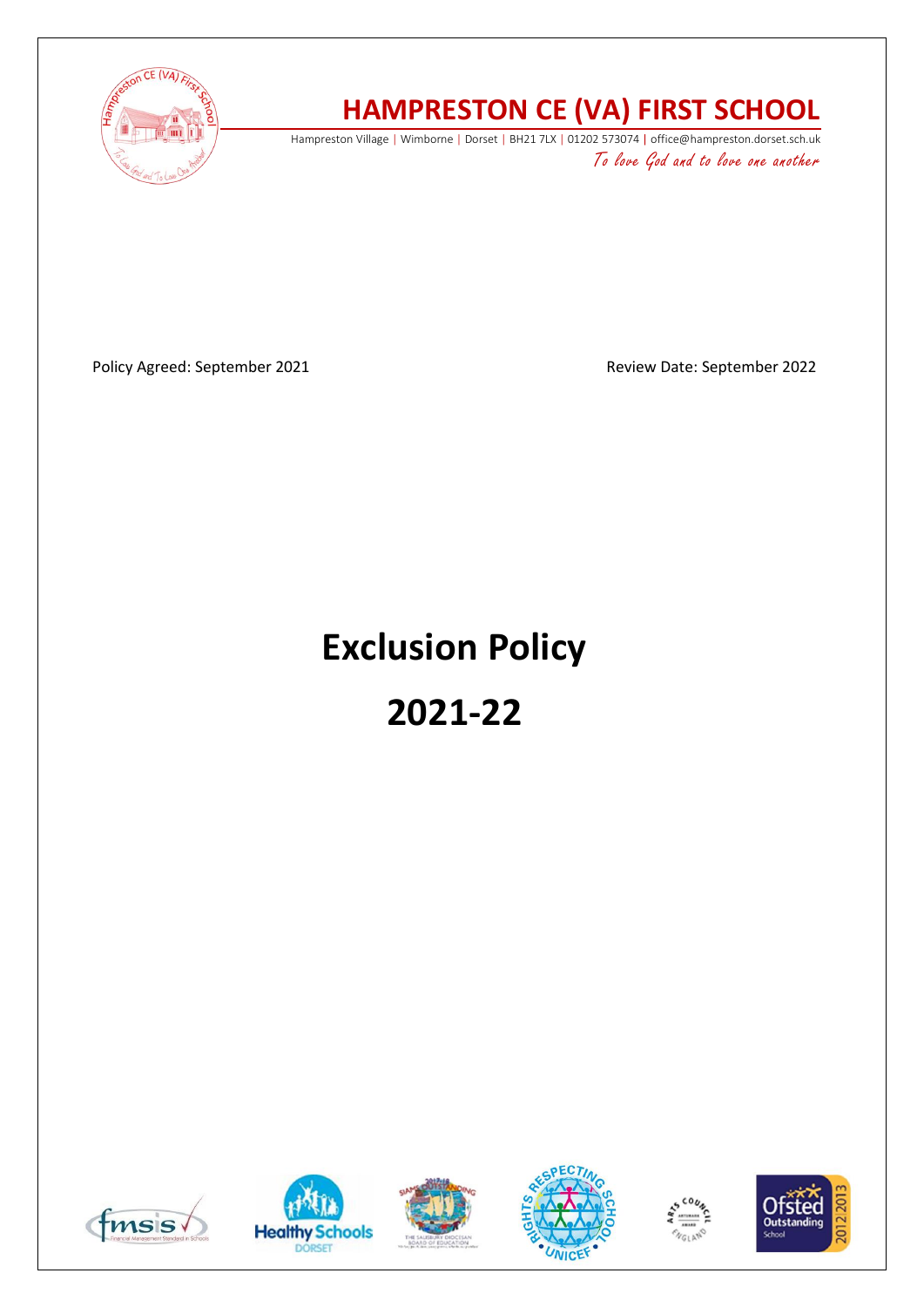# **Contents**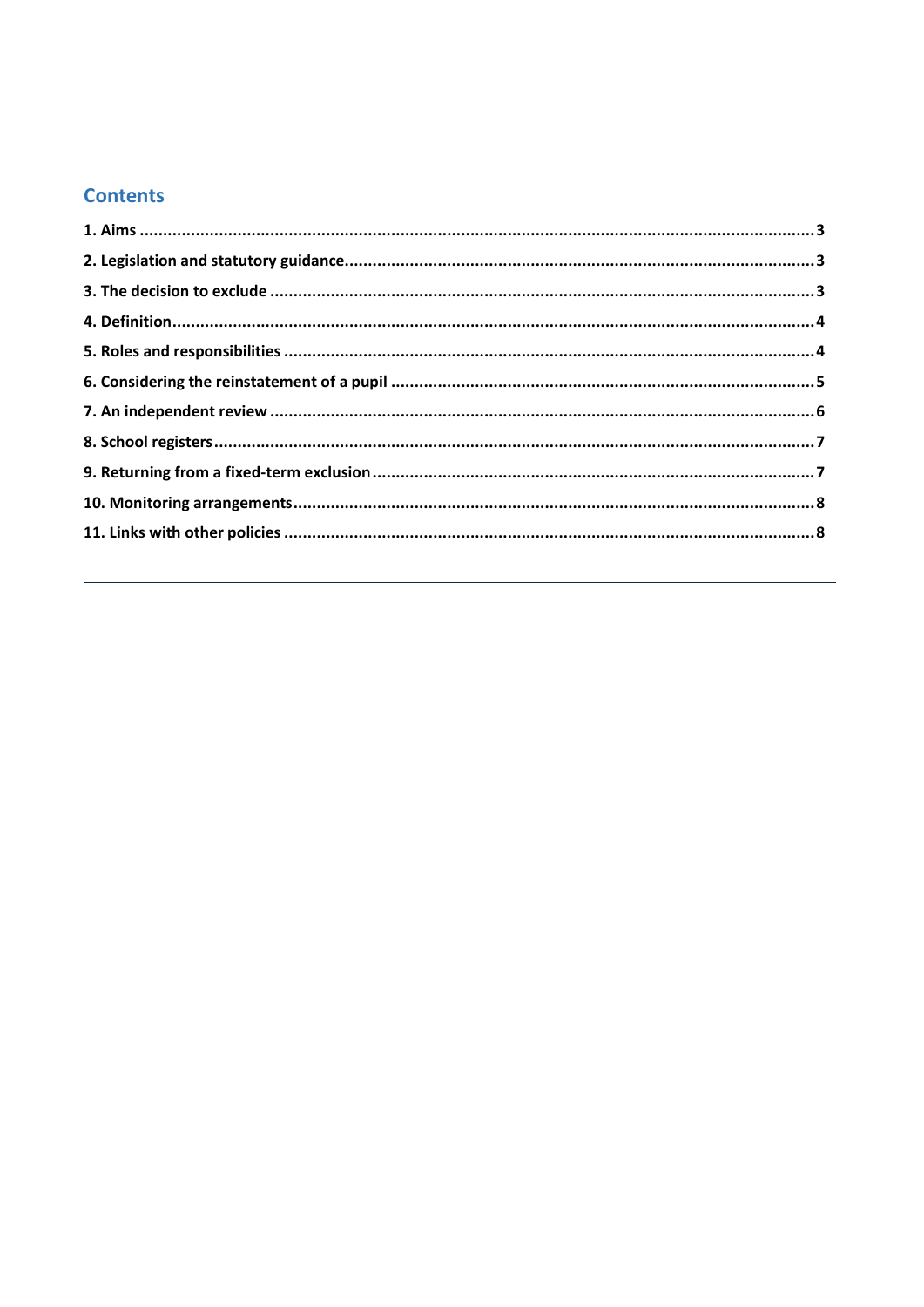# 1. Aims

Our school aims to ensure that:

- The exclusions process is applied fairly and consistently
- The exclusions process is understood by governors, staff, parents and pupils
- Pupils in school are safe and happy
- Pupils do not become NEET (not in education, employment or training)

# 2. Legislation and statutory guidance

This policy is based on statutory guidance from the Department for Education: [Exclusion from maintained](https://www.gov.uk/government/publications/school-exclusion)  [schools, academies and pupil referral units \(PRUs\) in England.](https://www.gov.uk/government/publications/school-exclusion)

It is based on the following legislation, which outline schools' powers to exclude pupils:

- Section 52 of the [Education Act 2002,](http://www.legislation.gov.uk/ukpga/2002/32/section/52) as amended by the [Education Act 2011](http://www.legislation.gov.uk/ukpga/2011/21/contents/enacted)
- [The School Discipline \(Pupil Exclusions and Reviews\) \(England\) Regulations 2012](http://www.legislation.gov.uk/uksi/2012/1033/made)

In addition, the policy is based on:

- Part 7, chapter 2 of the [Education and Inspections Act 2006,](http://www.legislation.gov.uk/ukpga/2006/40/part/7/chapter/2) which looks at parental responsibility for excluded pupils
- Section 579 of the [Education Act 1996](http://www.legislation.gov.uk/ukpga/1996/56/section/579), which defines 'school day'
- Th[e Education \(Provision of Full-Time Education for Excluded Pupils\) \(England\) Regulations 2007,](http://www.legislation.gov.uk/uksi/2007/1870/contents/made) as amended b[y The Education \(Provision of Full-Time Education for Excluded Pupils\) \(England\)](http://www.legislation.gov.uk/uksi/2014/3216/contents/made)  [\(Amendment\) Regulations 2014](http://www.legislation.gov.uk/uksi/2014/3216/contents/made)

## 3. The decision to exclude

Only the headteacher, or acting headteacher, can exclude a pupil from school. A permanent exclusion will be taken as a last resort.

Our school is aware that off-rolling is unlawful. Ofsted defines off-rolling as:

"…the practice of removing a pupil from the school roll without a formal, permanent exclusion or by encouraging a parent to remove their child from the school roll, when the removal is primarily in the interests of the school rather than in the best interests of the pupil."

We are committed to following all statutory exclusions procedures to ensure that every child receives an education in a safe and caring environment.

A decision to exclude a pupil will be taken only:

- In response to serious or persistent breaches of the school's behaviour policy, **and**
- If allowing the pupil to remain in school would seriously harm the education or welfare of others

Before deciding whether to exclude a pupil, either permanently or for a fixed period, the headteacher will: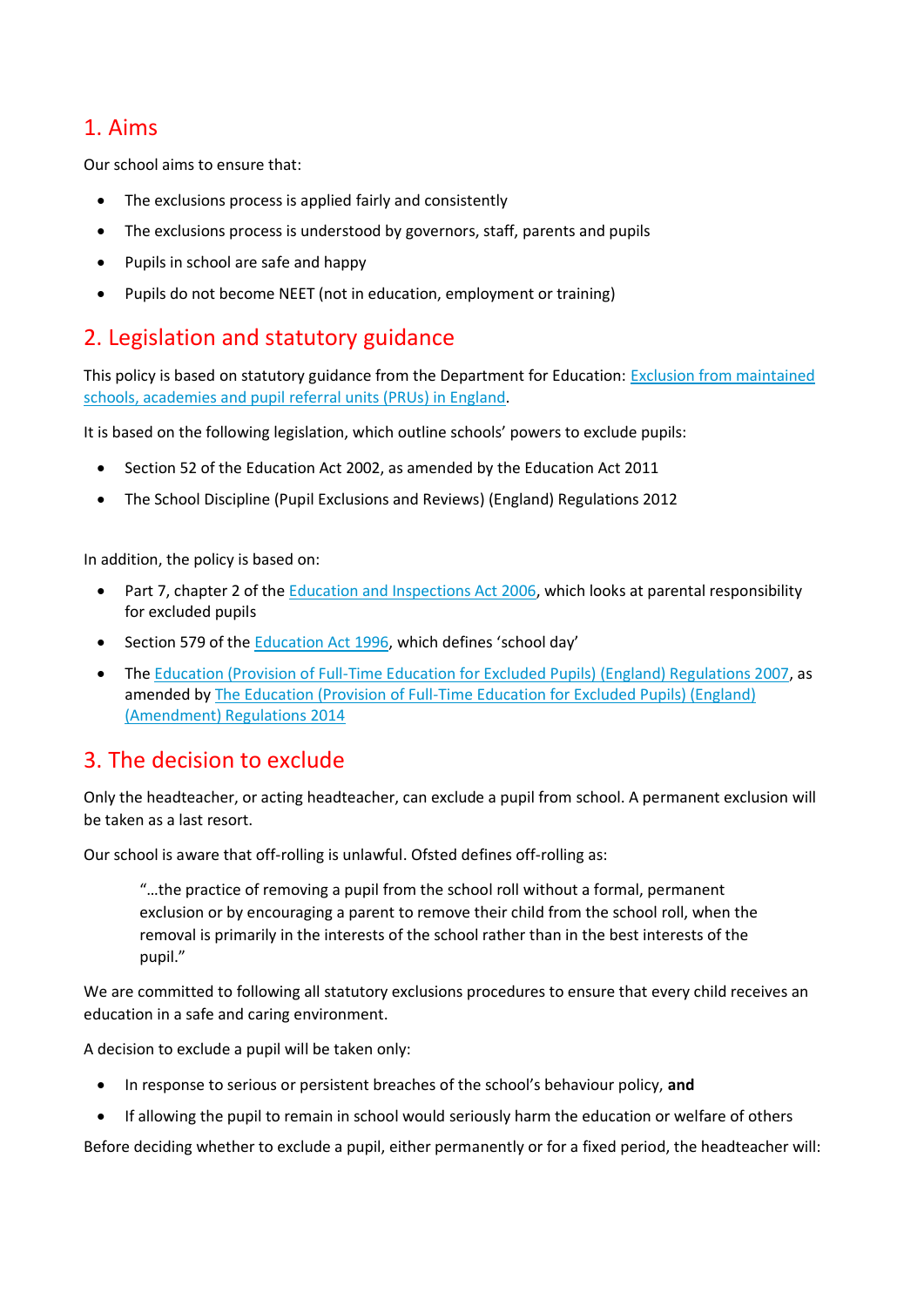- Consider all the relevant facts and evidence, including whether the incident(s) leading to the exclusion were provoked
- Allow the pupil to give their version of events
- Consider if the pupil has special educational needs (SEN)

## 4. Definition

For the purposes of exclusions, school day is defined as any day on which there is a school session. Therefore, INSET or staff training days do not count as a school day.

# 5. Roles and responsibilities

#### **5.1 The headteacher**

#### **Informing parents**

The headteacher will immediately provide the following information, in writing, to the parents of an excluded pupil:

- The reason(s) for the exclusion
- The length of a fixed-term exclusion or, for a permanent exclusion, the fact that it is permanent
- Information about parents' right to make representations about the exclusion to the governing board and how the pupil may be involved in this
- How any representations should be made
- Where there is a legal requirement for the governing board to meet to consider the reinstatement of a pupil, and that parents have a right to attend a meeting, be represented at a meeting (at their own expense) and to bring a friend

The headteacher will also notify parents by the end of the afternoon session on the day their child is excluded that for the first 5 school days of an exclusion, or until the start date of any alternative provision where this is earlier, parents are legally required to ensure that their child is not present in a public place during school hours without a good reason. Parents may be given a fixed penalty notice or prosecuted if they fail to do this.

If alternative provision is being arranged, the following information will be included when notifying parents of an exclusion:

- The start date for any provision of full-time education that has been arranged
- The start and finish times of any such provision, including the times for morning and afternoon sessions, where relevant
- The address at which the provision will take place
- Any information required by the pupil to identify the person they should report to on the first day

Where this information on alternative provision is not reasonably ascertainable by the end of the afternoon session, it may be provided in a subsequent notice, but it will be provided no later than 48 hours before the provision is due to start. The only exception to this is where alternative provision is to be provided before the sixth day of an exclusion, in which case the information can be provided with less than 48 hours' notice with parents' consent.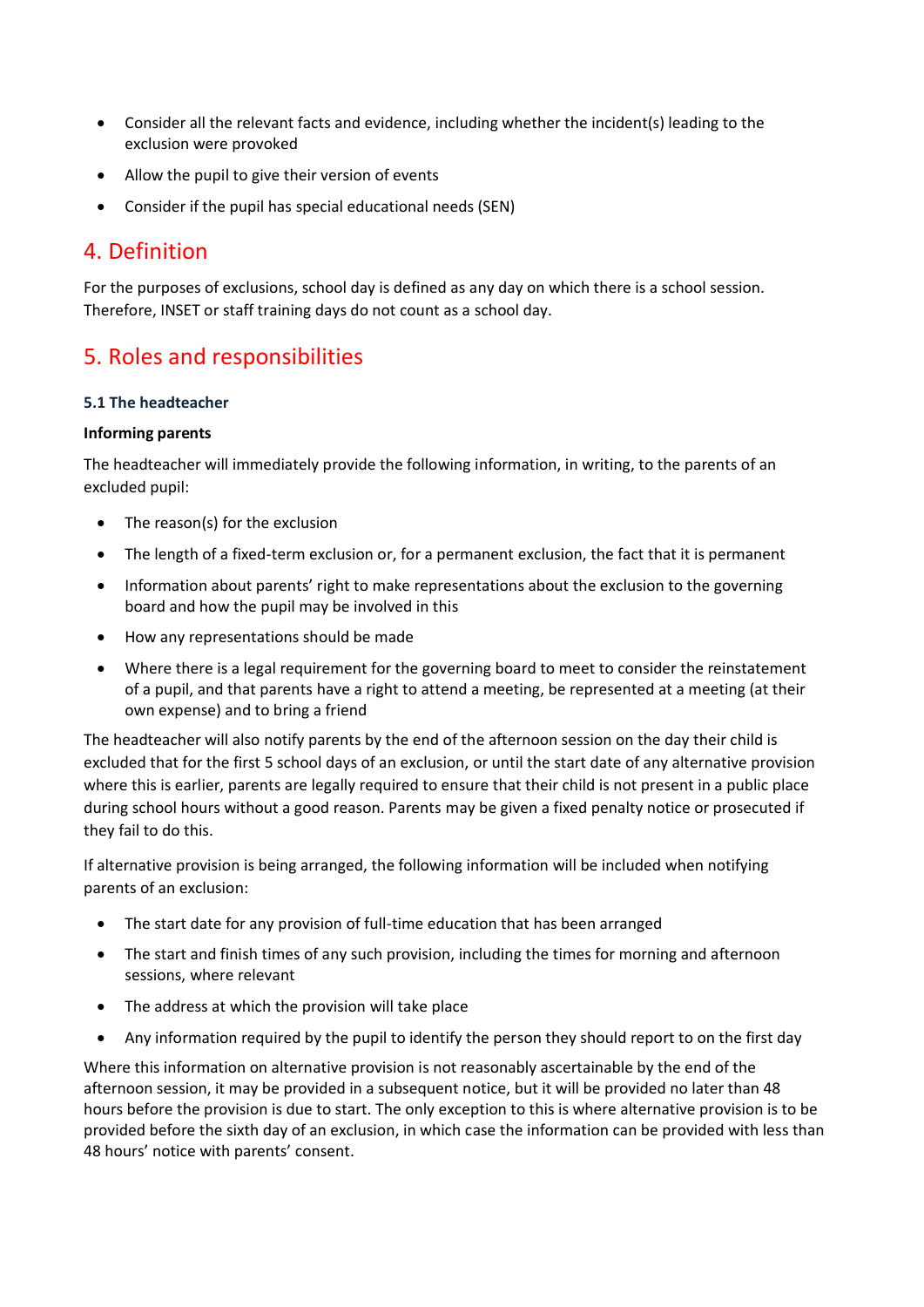#### **Informing the governing board and local authority**

The headteacher will immediately notify the governing board and the local authority (LA) of:

- A permanent exclusion, including when a fixed-period exclusion is followed by a decision to permanently exclude a pupil
- Exclusions which would result in the pupil being excluded for more than 5 school days (or more than 10 lunchtimes) in a term
- Exclusions which would result in the pupil missing a public examination

For a permanent exclusion, if the pupil lives outside the LA in which the school is located, the headteacher will also immediately inform the pupil's 'home authority' of the exclusion and the reason(s) for it without delay.

For all other exclusions, the headteacher will notify the governing board and LA once a term.

#### **5.2 The governing board**

The governing board has a duty to consider the reinstatement of an excluded pupil (see section 6).

Within 14 days of receipt of a request, the governing board will provide the secretary of state and the with information about any exclusions in the last 12 months.

For a fixed-period exclusion of more than 5 school days, the governing board will arrange suitable full-time education for the pupil. This provision will begin no later than the sixth day of the exclusion.

#### **5.3 The LA**

For permanent exclusions, the LA is responsible for arranging suitable full-time education to begin no later than the sixth day of the exclusion.

# 6. Considering the reinstatement of a pupil

The governing board will consider the reinstatement of an excluded pupil within 15 school days of receiving the notice of the exclusion if:

- The exclusion is permanent
- It is a fixed-term exclusion which would bring the pupil's total number of school days of exclusion to more than 15 in a term
- It would result in a pupil missing a public examination or national curriculum test

If requested to do so by parents, the governing board will consider the reinstatement of an excluded pupil within 50 school days of receiving notice of the exclusion if the pupil would be excluded from school for more than 5 school days, but less than 15, in a single term.

Where an exclusion would result in a pupil missing a public examination, the governing board will consider the reinstatement of the pupil before the date of the examination. If this is not practicable, the chair of the governing board (or the vice-chair where the chair is unable to make this consideration) will consider the exclusion independently and decide whether or not to reinstate the pupil.

The governing board can either:

- Decline to reinstate the pupil, or
- Direct the reinstatement of the pupil immediately, or on a particular date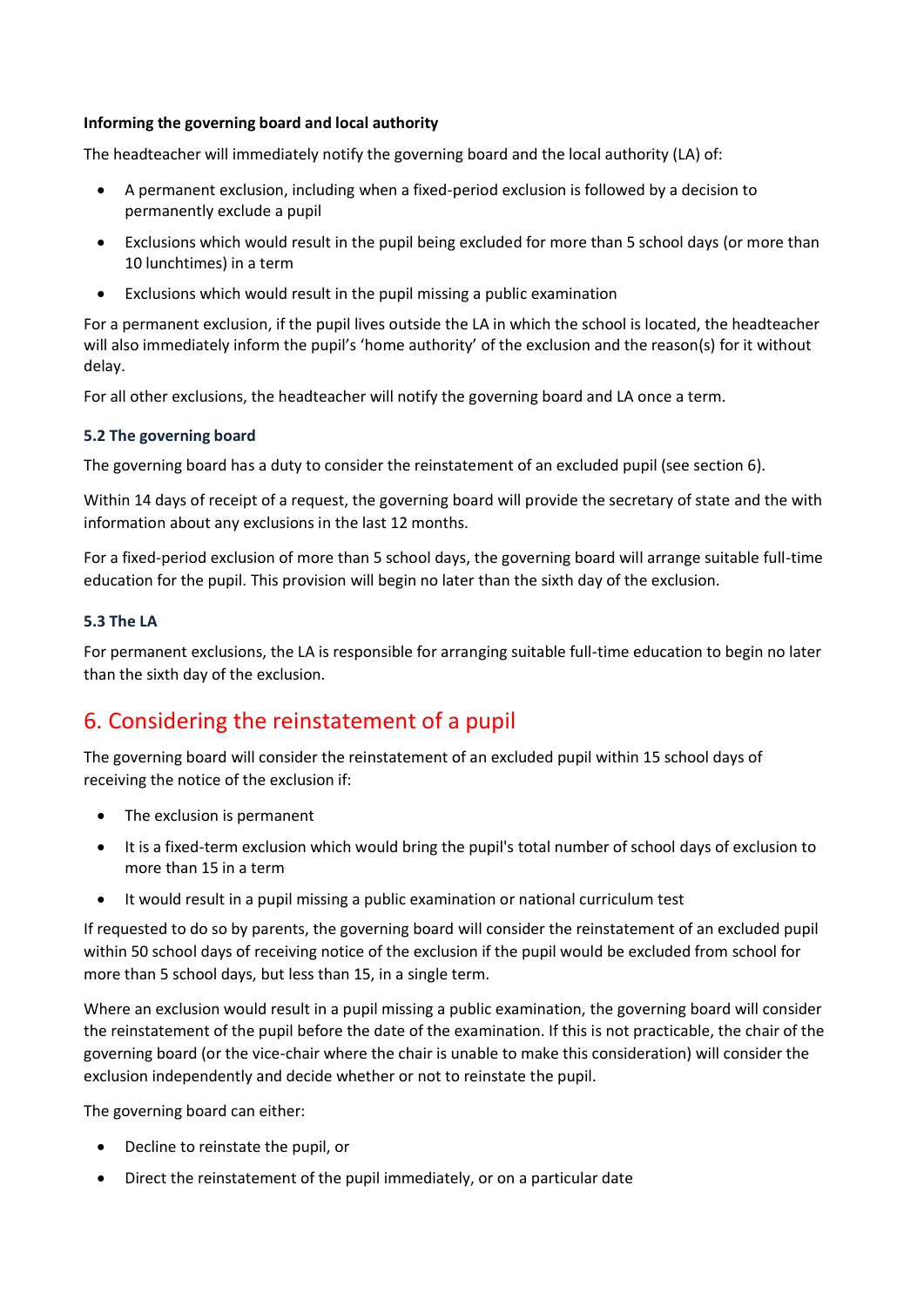In reaching a decision, the governing board will consider whether the exclusion was lawful, reasonable and procedurally fair and whether the headteacher followed their legal duties. They will decide whether or not a fact is true 'on the balance of probabilities', which differs from the criminal standard of 'beyond reasonable doubt', as well as any evidence that was presented in relation to the decision to exclude.

Minutes will be taken of the meeting, and a record of evidence considered kept. The outcome will also be recorded on the pupil's educational record.

The governing board will notify, in writing, the headteacher, parents and the LA of its decision, along with reasons for its decision, without delay.

Where an exclusion is permanent, the governing board decision will also include the following:

- The fact that it is permanent
- Notice of parents' right to ask for the decision to be reviewed by an independent review panel, and:
	- The date by which an application for an independent review must be made
	- The name and address to whom an application for a review should be submitted
	- That any application should set out the grounds on which it is being made and that, where appropriate, reference to how the pupil's SEN are considered to be relevant to the exclusion
	- That, regardless of whether the excluded pupil has recognised SEN, parents have a right to require the LA to appoint an SEN expert to attend the review
	- Details of the role of the SEN expert and that there would be no cost to parents for this appointment
	- That parents must make clear if they wish for an SEN expert to be appointed in any application for a review
	- That parents may, at their own expense, appoint someone to make written and/or oral representations to the panel, and parents may also bring a friend to the review
- That if parents believe that the exclusion has occurred as a result of discrimination, they may make a claim under the Equality Act 2010 to the first-tier tribunal (special educational needs and disability), in the case of disability discrimination, or the county court, in the case of other forms of discrimination. A claim of discrimination made under these routes should be lodged within 6 months of the date on which the discrimination is alleged to have taken place

## 7. An independent review

If parents apply for an independent review, the LA will arrange for an independent panel to review the decision of the governing board not to reinstate a permanently excluded pupil.

Applications for an independent review must be made within 15 school days of notice being given to the parents by the governing board of its decision to not reinstate a pupil.

A panel of 3 or 5 members will be constituted with representatives from each of the categories below. Where a 5-member panel is constituted, 2 members will come from the school governors category and 2 members will come from the headteacher category.

• A lay member to chair the panel who has not worked in any school in a paid capacity, disregarding any experience as a school governor or volunteer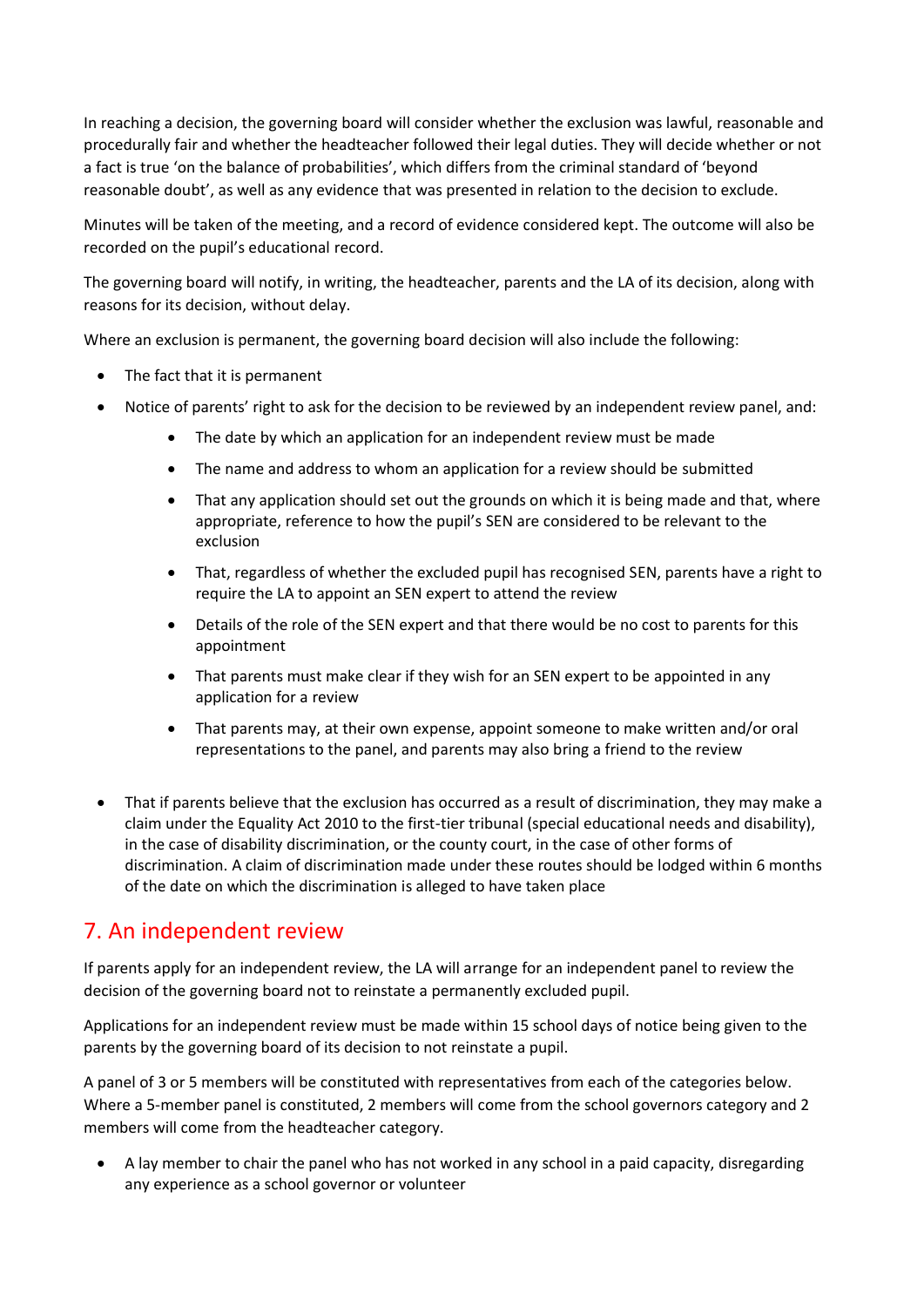- School governors who have served as a governor for at least 12 consecutive months in the last 5 years, provided they have not been teachers or headteachers during this time
- Headteachers or individuals who have been a headteacher within the last 5 years

A person may not serve as a member of a review panel if they:

- Are a member of the LA, or governing board of the excluding school
- Are the headteacher of the excluding school, or have held this position in the last 5 years
- Are an employee of the LA, or the governing board, of the excluding school (unless they are employed as a headteacher at another school)
- Have, or at any time have had, any connection with the LA, school, governing board, parents or pupil, or the incident leading to the exclusion, which might reasonably be taken to raise doubts about their impartiality
- Have not had the required training within the last 2 years (see appendix 1 for what training must cover)

A clerk will be appointed to the panel.

The independent panel will decide one of the following:

- Uphold the governing board's decision
- Recommend that the governing board reconsiders reinstatement
- Quash the governing board's decision and direct that they reconsider reinstatement (only when the decision is judged to be flawed)

The panel's decision can be decided by a majority vote. In the case of a tied decision, the chair has the casting vote.

# 8. School registers

A pupil's name will be removed from the school admissions register if:

- 15 school days have passed since the parents were notified of the exclusion panel's decision to not reinstate the pupil and no application has been made for an independent review panel, or
- The parents have stated in writing that they will not be applying for an independent review panel

Where an application for an independent review has been made, the governing board will wait until that review has concluded before removing a pupil's name from the register.

Where alternative provision has been made for an excluded pupil and they attend it, code B (education off-site) or code D (dual registration) will be used on the attendance register.

Where excluded pupils are not attending alternative provision, code E (absent) will be used.

# 9. Returning from a fixed-term exclusion

Following a fixed-term exclusion, a re-integration meeting will be held involving the pupil, parents, a member of senior staff and other staff, where appropriate.

The following measures may be implemented when a pupil returns from a fixed-term exclusion:

• Agreeing a behaviour contract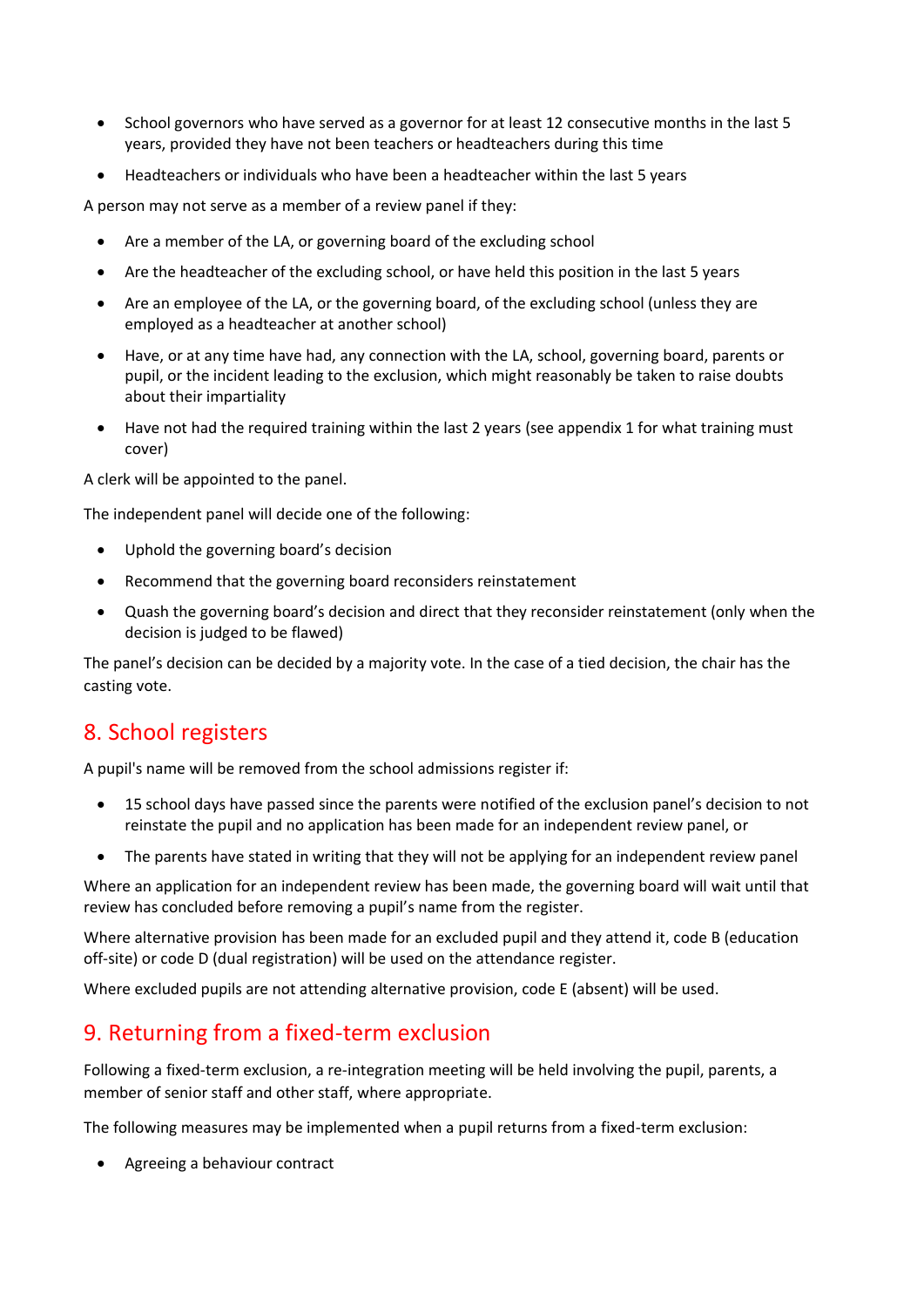- Putting a pupil 'on report'
- Internal isolation

# 10. Monitoring arrangements

The Headteacher monitors the number of exclusions every term and reports back to the governors. They also liaise with the local authority to ensure suitable full-time education for excluded pupils.

This policy will be reviewed by the Headteacher every 2 years. At every review, the policy will be approved by the governing board.

# 11. Links with other policies

This exclusions policy is linked to our

- Behaviour policy
- SEN policy and information report